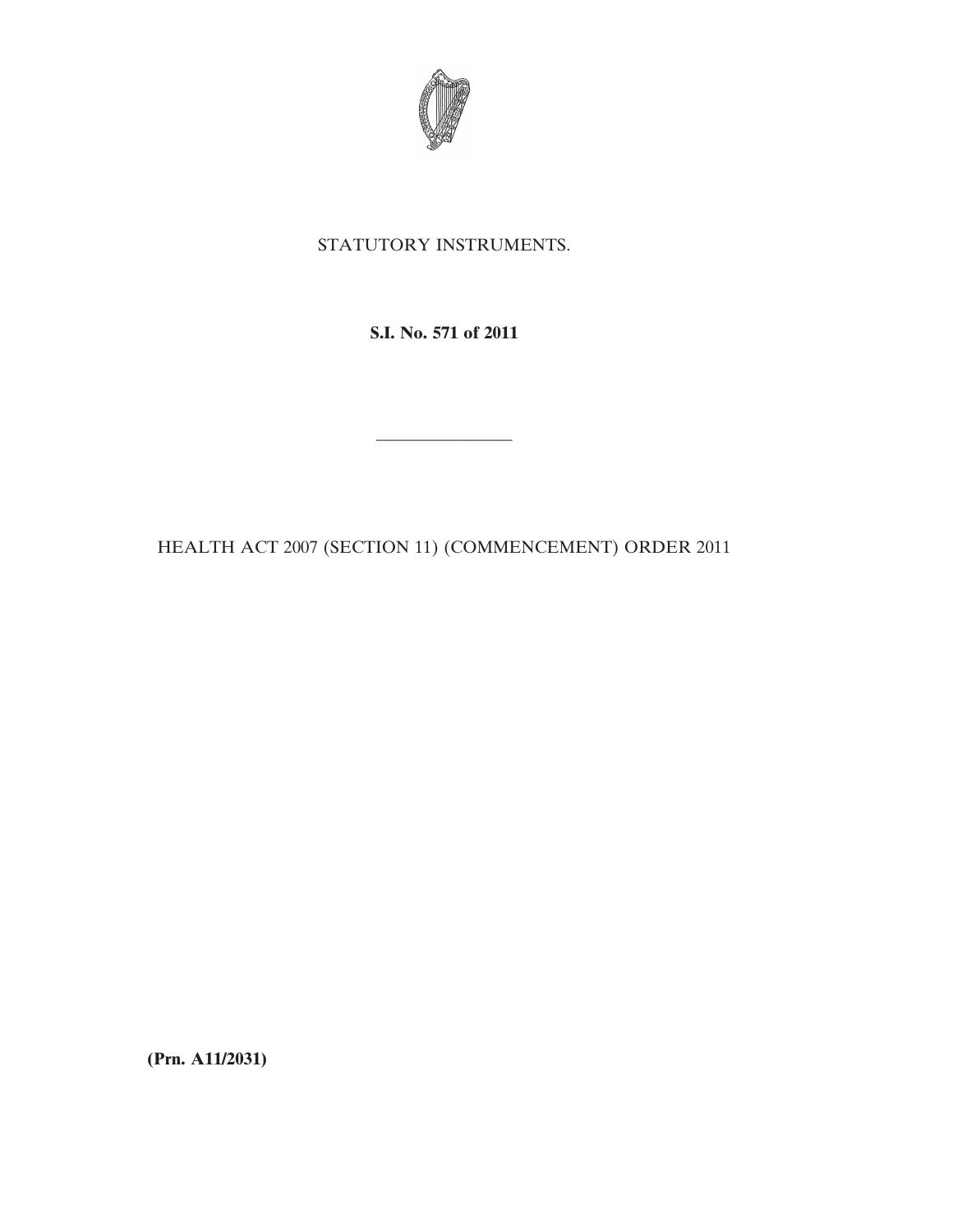## HEALTH ACT 2007 (SECTION 11) (COMMENCEMENT) ORDER 2011

I, JAMES REILLY, Minister for Health, in exercise of the powers conferred on me by section 3 of the Health Act 2007 (No. 23 of 2007) (as adapted by the Health and Children (Alteration of Name of Department and Title of Minister) Order 2011 (S.I. No. 219 of 2011)), hereby order as follows:

1. This Order may be cited as the Health Act 2007 (Section 11) (Commencement) Order 2011.

2. The 1st day of December 2011 is appointed as the day on which section 11 of the Health Act 2007 (No. 23 of 2007) comes into operation.

GIVEN under my Official Seal, L.S. 9 November 2011.

> JAMES REILLY, Minister for Health.

*Notice of the making of this Statutory Instrument was published in "Iris Oifigiúil" of* 15*th November*, 2011.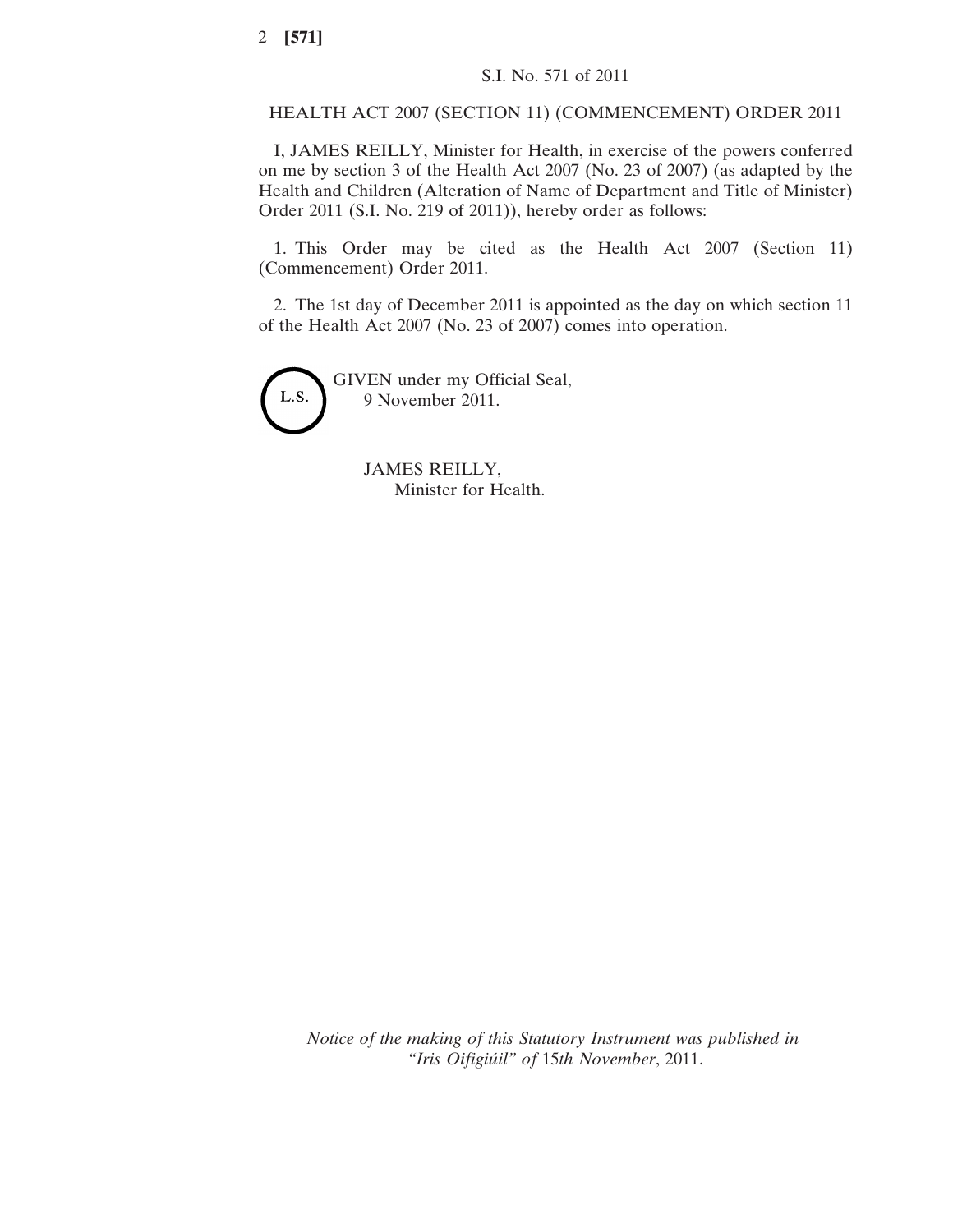## EXPLANATORY NOTE

*(This note is not part of the Instrument and does not purport to be a legal interpretation.)*

This Order brings into operation provisions in Section 11 of the Health Act 2007 relating to the admissibility of standards in court proceedings.